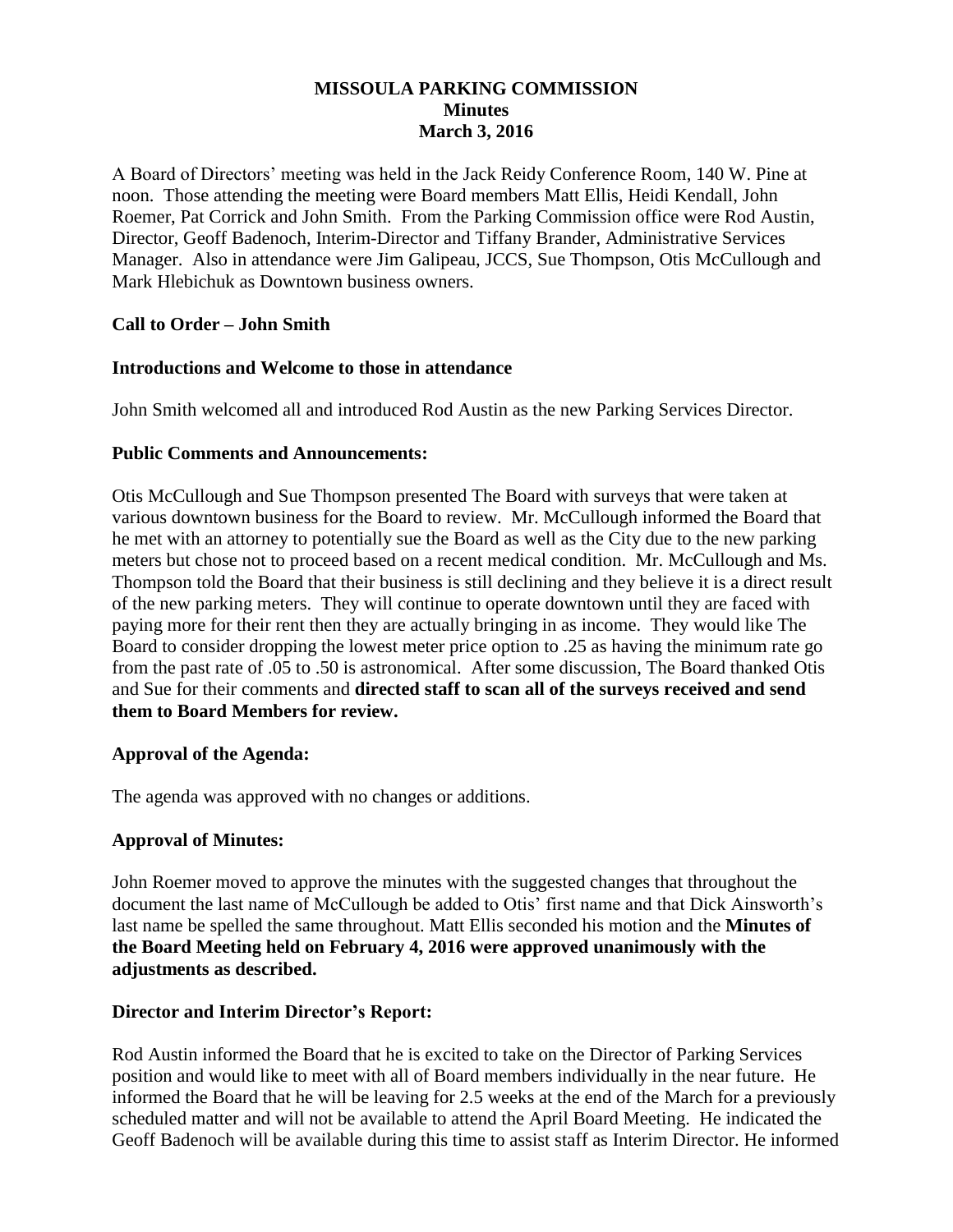the Board that he is working on signing up to attend the International Parking Institute's (IPI) annual conference which is in Nashville this year and would like to possibly have Tiffany Brander attend as well. The Board **directed staff to further look into the pricing of adding an additional attendee at IPI and will address their decision at the April Board Meeting as an Action Item.**

Geoff Badenoch reported to the Board that the Interim Directors Report was included with the pre-meeting packet and he would touch on the high points. He stated that MPC is getting closer to completing the roll out every day but we still have LUKE's to place and then we will be focused on further old meter removal and placing signage. MPC has had some mechanical issues Park Place recently which resulted in a two week period that public parking was free in Park Place. At this time all MPC gate arm systems are ran by the Federal ADP system which was purchased by 3M. With the purchase, 3M decided to cut all support for that system and MPC along with multiple other parking agencies are left without any official mechanical or software support. This is an issue that will need to be looked at in the future; however, it will be costly to replace and/or update the system. Rod Austin indicated that this is something he intends to look at in great detail as the Parking Services Director.

## **Communications and Presentations:**

# **A. Parking by Montana Distillery – Mark Hlebichuk**

As the owner of the Montana Distillery, Mark Hlebichuk came to speak with the Board about the parking meter outside of his establishment. He informed the Board that having the LUKE in front of his business set as a Long-Term machine is detrimental to his business and does not provide his customers with feasible parking options. In principle he is okay with the new LUKE system and its intent and he is excited about the meters being in his area, he just wants the meter to be short-term instead of long term. Mr. Hlebichuk provided the Board with a history of the area of the Montana Distillery as well as his reasons for operating his business in that area of Downtown and how the area has positively changed since the Montana Distillery started operating there. Mr. Hlebichuk presented his thoughts on how the LUKE's in the area could be changed in an effort to better serve the businesses and customers of the area. Geoff Badenoch requested that the Board consider the facts and data surrounding the reasoning for having that LUKE as a long term machine before they make a final decision. Mr. Hlebichuk indicated to the Board that there are days when he needs to send staff home because they do not have enough customers coming in, which he believes is a result of having a long-term LUKE in front of his business. He requested the Board make a decision as quickly as possible as the Spring and Summer tourist season will be starting soon and he does not want the meter to have a negative effect on his business during those peak seasons.

Geoff Badenoch requested that going forward it would be beneficial if the Board were to create a a protocol to be followed in these types of situations as downtown needs to be looked at as a community and any changes can have an effect on the whole picture. **The Board directed MPC staff to look at the data and address Mr. Hlebichuk's issue**. Rod Austin committed to having a conversation and looking into the possibility of a shorter option. John Smith suggests that MPC get the data and that at the next meeting an action item should be added to make a decision about the LUKE machine in front of the Montana Distillery.

# **B. Update on Pay-By-Phone Application – Tiffany Brander**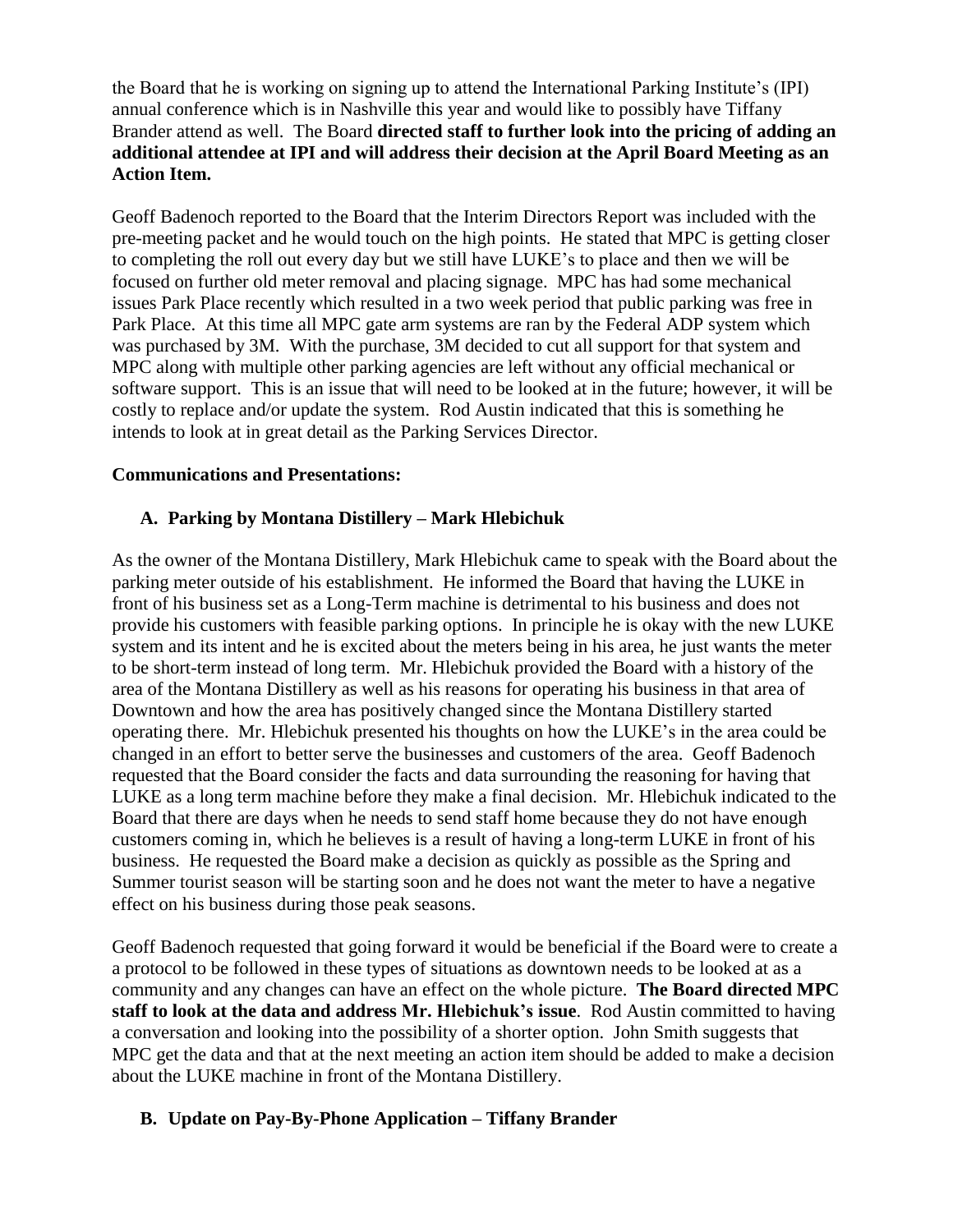Tiffany Brander provided The Board with an update on implementing a pay-by-phone app for parking in MPC jurisdiction. She requested that the Board allow an RFP to be published in an effort to choose the best and most cost efficient option for the Parking Commission as well as their customers. An RFP timeline was proposed as follows: Meeting with applicable City Departments – Friday, March 18, 2016 Request for Proposals Issued – Monday, March 28, 2016 Deadline for Respondents to submit questions & requests for clarification – Monday, April 11, 2016 Anticipated MPC Board Action – Thursday, May 5, 2016 Marketing Strategy Implementation - Monday, June 27, 2016 Go Live Date – Tuesday, July 5, 2016

After further discussion and questions, The **Board directs MPC management to proceed with creating a Request for Proposals for a Pay-by-Phone application and follow the timeline as proposed in presentation.** 

### **Old Business:**

The Board reported that Rod Austin needs to create a committee to establish a new disability parking policy. Rod indicated that he is aware of that request and has started to speak with individuals of the disabled community to set up meetings to discuss their willingness to participate in a committee. Heidi Kendall and Matt Ellis both volunteered to be Board representatives at those committee meetings.

#### **Action Items:**

### A. MPC Bylaws

John Roemer provided The Board with an update as to the status of the revisions of MPC Bylaws. He stated that he and John Smith met with Jim Nugent on Tuesday, March 1<sup>st</sup> to discuss them. They have made minor changes and updates as the document goes back to 1996 and there has since been updates to Montana Code Annotated. Additionally, they have made clarifications on who is eligible to be appointed to the Board as well as crafted a further definition of the Board and how it relates to the Mayor and City Council. A new article regarding supervision of the parking commission has been added as well. **The Board directs MPC Staff to provide Board Members with the updated Bylaws as suggested by John Roemer and John Smith so that by the next meeting a reviewed product can be discussed.**

#### **Non-Action Items:**

Heidi Kendall discussed the possibility of having all Board meetings in City Council Chambers instead of in the Jack Reidy Conference Room for process, openness and transparency. She recently spoke with Ginny Merriam, City of Missoula Communications Director, and is curious about the different ways our meetings could possibly be recorded. Ginny offered to come to a meeting and talk to The Board about the options available. Heidi will contact her to see if she would be available to come to our April meeting.

John Smith informed The Board that his term is up on April 1<sup>st</sup> after 16 years and he has emailed Mayor Engen to indicate that he would be interested in staying on as a Board Member. He is